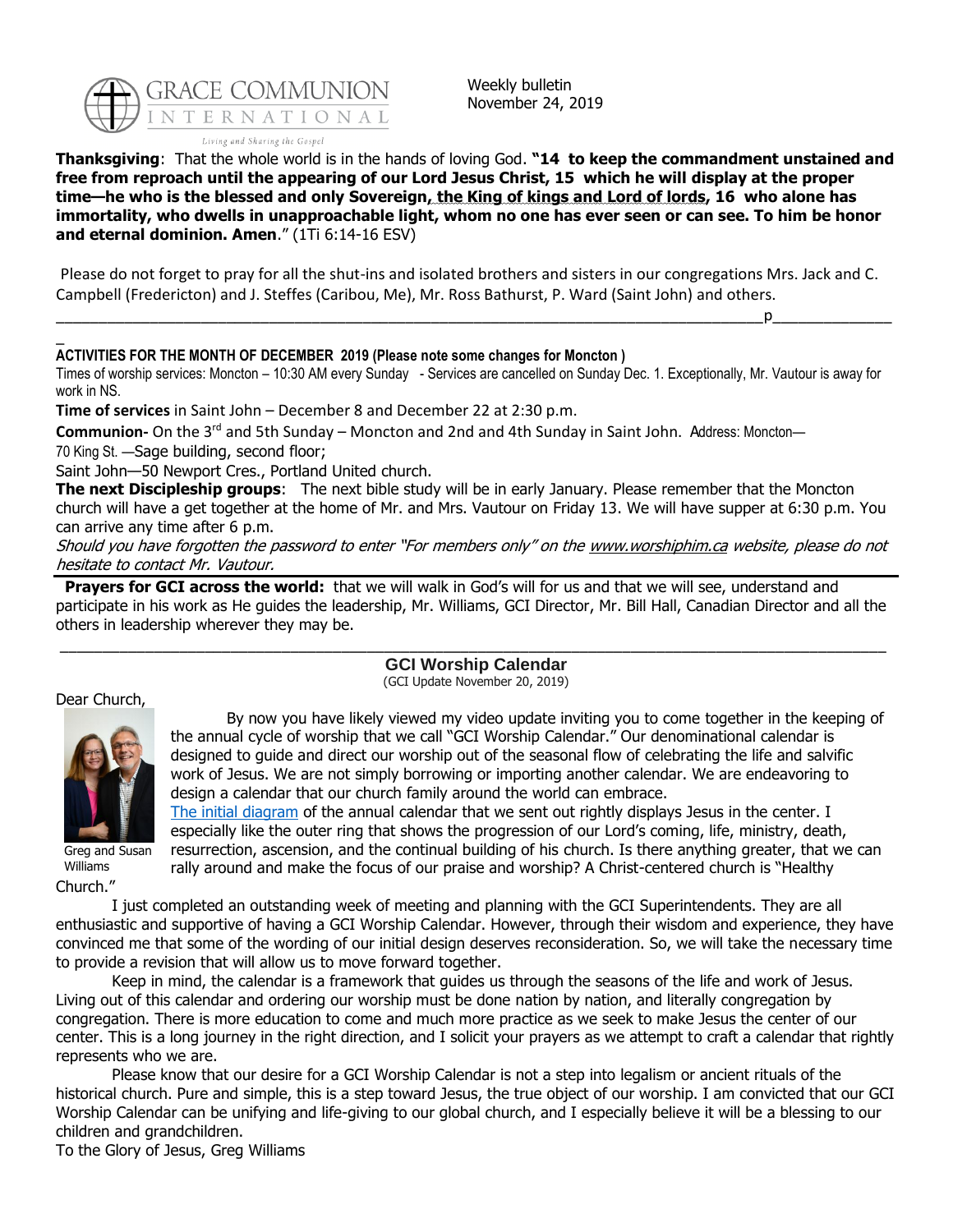### **AN INTRODUCTION TO TRINITARIAN THEOLOGY**

#### **III. HUMANITY IN THE IMAGE OF GOD A. Created in his image**

Jesus shows us what God is like, and he also shows us what humanity is supposed to be like, and this implies that there is some important *similarity* between God and humans. This is not because humans are good enough to rise up to the level of God. No, it all comes from God as a gift given to us. He is the one who created us this way in the first place. We find it stated in the first chapter of the Bible:

### God said**, "Let us make mankind in our image, in our likeness, so that they may rule over the fish in the sea and the birds in the sky, over the livestock and all the wild animals, and over all the creatures that move along the ground." <sup>27</sup>So God created mankind in his own image, in the image of God he created them; male and female he created them. [\(Genesis 1:26-27\)](https://biblia.com/bible/niv/Gen%201.26-27)**

God did it, and he said it was good. Humanity was created "in the image of God," to somehow look like God and to represent God here on earth. Again, we are not supposed to think of skin color, hair color or the number of fingers on our hands. Those things are incidentals that only apply to creatures. What is important is that humanity should be like God in a spiritual sense, and we see that emphasis in **[Galatians 5:22](https://biblia.com/bible/niv/Gal%205.22)**, where the apostle Paul describes the results of the working of the Holy Spirit in us: **"love, joy, peace, forbearance, kindness, goodness, faithfulness, gentleness and self-control."** Humans are supposed to be like God in *these* ways.

Now we can ask the Trinitarian question: In what way does the doctrine of the Trinity help us understand what humanity is? The answer is, that just as the Persons in the Trinity interact with one another in love, so also we as persons ought to interact with all other human persons in love. That's the first fruit of the Spirit, and the way that we were made to be like God. Love should be the basis for our lives and our societies.

Just as the Triune God is essentially relational, with the Persons defined in reference to one another, so humans are also essentially *relational*, and our identity as persons depends on our relationships with other people. "Who we are" depends on the relationships we have with others. No one is a solitary individual; the meaning of life is not in selfexistence, but it is to be found in our relationships with each other, in the way we live and think about other people. We were created to be in right relationship with the Triune God and also to be in right relationship with each other in a way that mirrors Jesus' relationship with the Father and the Spirit.

#### **B. Sin defaces the image**

Genesis tells us that humans didn't want life on the terms that God had given them. They wanted to define their own life, doing their own thing, instead of having to do God's things. So instead of love, joy and peace, they choose selfishness, and they got strife and unhappiness.

What does the doctrine of the Trinity reveal about the nature of sin? How does it help us better understand what sin is? If good is defined as humanity being in the image of God, then sin is doing things that are unlike God. If God is a relational being, and humans were created to be in relationships of love, then sin is a disruption in our relationships – problems in our relationships with God, and problems in our relationships with one another.

As a practical matter, we have rules that describe what a good relationship is. In a good relationship, we don't lie to each other, we don't steal from one another, we don't dishonor or disrespect the other, and so forth. Avoiding these problems doesn't necessarily *create* a good relationship, but breaking these rules *hurts* our relationships. Rules do not exist for their own sake, but in order to serve something more important, and that is relationships based on love. When humanity rejected God, we also rejected him as the source of the love that we need. We were created to be like God in that respect, but we went in a wrong direction.

#### **C. God restores the image – in himself**

The Old Testament doesn't say much more about the image of God, but the New Testament picks up the phrase "image of God" and applies it to Jesus Christ. We have already looked at **[Colossians 1:15](https://biblia.com/bible/niv/Col%201.15): "He is the image of the invisible God."** He is the image that Adam failed to be. He shows us in a *visible* way what God is like in the invisible, spiritual world.

**[Hebrews 1:3](https://biblia.com/bible/niv/Heb%201.3)** tells us something similar: **"The Son is the radiance of God's glory and the exact representation of his being." When we see Jesus, we see what the Father is like in relationship to Jesus. So we expect God to be like Jesus, in his compassion and mercy and love.**

### **D. We are in the image of Christ**

This concept becomes directly relevant to us when we see that the Bible talks about us being formed in the image of Christ. We can see this in **[2 Corinthians 3:18](https://biblia.com/bible/niv/2%20Cor%203.18): "We, who with unveiled faces all reflect the Lord's glory, are being transformed into his likeness with ever-increasing glory, which comes from the Lord, who is the Spirit."** That is, we look more and more like him – and again, that's not talking about his physical shape, size and color – it's talking about the way he is spiritually, in relationship to the Father and the Spirit from all eternity.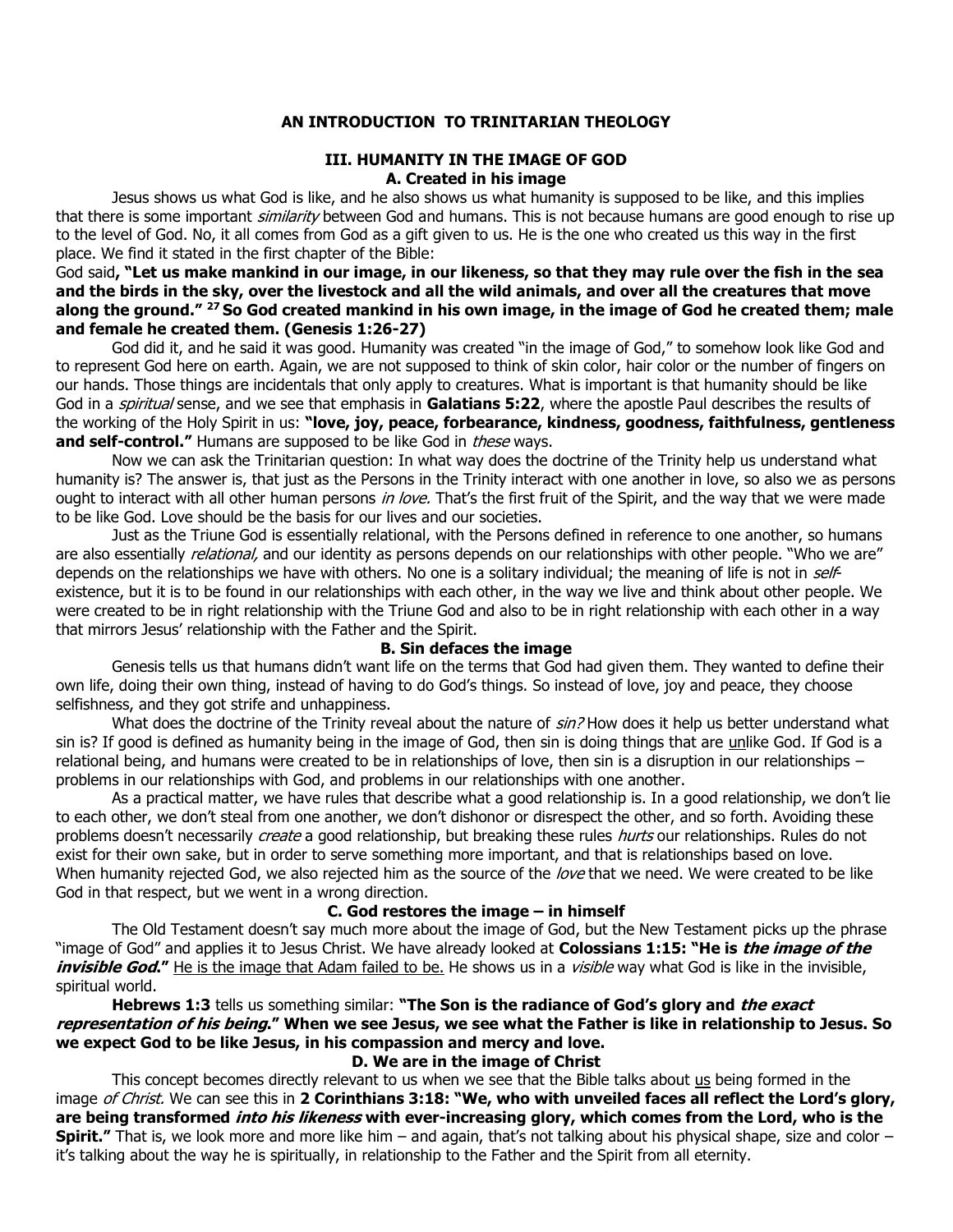- **[Galatians 4:19](https://biblia.com/bible/niv/Gal%204.19)** talks about how **"Christ is formed in you."**
- **[Ephesians 4:13](https://biblia.com/bible/niv/Eph%204.13)** talks about how **"we all reach unity in the faith and in the knowledge of the Son of God and become mature, attaining to the whole measure of the fullness of Christ."**
- **[Colossians 3:10](https://biblia.com/bible/niv/Col%203.10)** says we **"have put on the new self, which is being renewed in knowledge in the image of its Creator"** – and that is Jesus Christ.

Since Christ is the image of God, when we become more like Christ, we are being brought back toward the image of God that we are supposed to be. Right now, it is a spiritual transformation, a *mental* and ethical or relational transformation, and eventually, it will be a physical transformation as well, all based on God's original plan.

This concept is seen in a different way in **Romans 5**. In that chapter, Paul is comparing Adam with Jesus Christ. **Verse 14** says that Adam was a type, or a model, **"a pattern of the one to come."** Just as the first Adam brought in sin and death, the second Adam brought in righteousness and life. Just as we shared in the results of the first Adam, so also we share in the benefits of the second Adam. Paul summarizes it in **verses 18-19**:

# **Just as one trespass [Adam's sin] resulted in condemnation for all people, so also one righteous act [that of Jesus] resulted in justification and life for all people. For just as through the disobedience of the one man [Adam] the many were made sinners, so also through the obedience of the one man [Jesus] the many will be made righteous.**

All humanity was included in the results of the first Adam, and all humanity is included in the results of the second Adam, Jesus. It's not just a few people that God chose ahead of time, and it's not just one particular nation, or one particular social class – God's plan is for everyone he has created. Jesus is Lord of all.

Adam messed it up, but Jesus did it right—and in Christ, all humanity has a fresh start on being "the image of God." Jesus is the key to our transformation  $-$  not only is he the model that we copy, but he is also the engine that drives the whole process. He supplies the power and the direction.

# **IV. THE COVENANT RELATIONSHIP**

# **A. The covenant formula**

Even though the Old Testament does not use the phrase "image of God" very often, it does talk about the relationship we have with God, and the term it uses for that most of the time is *covenant*. We can see the basic idea in

- **[Exodus 6:7](https://biblia.com/bible/niv/Exod%206.7): "I will take you as my own people, and I will be your God."**
- And we see it in **[Leviticus 26:12](https://biblia.com/bible/niv/Lev%2026.12): "I will walk among you and be your God, and you will be my people."**
- **[Jeremiah 7:23](https://biblia.com/bible/niv/Jer%207.23): "I will be your God and you will be my people."**

our connection to God depends 100 percent on him.

• **[Ezekiel 36:28](https://biblia.com/bible/niv/Ezek%2036.28): "You will be my people, and I will be your God."**

Old Testament scholars call this the "covenant formula." It's found more than 20 times in the Bible. It is an adaptation of words that people in the ancient Middle East used for marriages, and adoptions, and for political treaties. In a marriage, it would go something like this: "I will be your husband, and you will be my wife." In an adoption, it would be "I will be your father, and you will be my son." In a political treaty, it would be adapted: "I will be your king and you will be my people." It is declaring a relationship that the people intend to be permanent, a relationship that now defines who they are in relation to the other.

In the Law and in the Prophets, God repeatedly talks about covenants between God and humanity. He made covenants with Abraham, Isaac, Jacob, Aaron and David. In each covenant, he says, in effect, I have made with you a covenant relationship, and as you live according to it, then our relationship will be a good one. The goal is to have an ongoing relationship.

# **B. A new covenant promised**

The people of Israel broke the covenant time and time again. Eventually through the prophets God promised that there would be a new covenant, made in the hearts of the people, and God's Spirit would be in them. This is not something that the people could achieve for themselves  $-$  it would be something that God would have to do *for* them. He would *give* them a new heart, a new Spirit.

- **[Jeremiah 31:33](https://biblia.com/bible/niv/Jer%2031.33): "This is the covenant I will make with the people of Israel after that time," declares the Lord. "I will put my law in their minds and write it on their hearts. I will be their God, and they will be my people."**
- **[Ezekiel 36:26-27](https://biblia.com/bible/niv/Ezek%2036.26-27): "I will give you a new heart and put a new spirit in you; I will remove from you your heart of stone and give you a heart of flesh. I will put my Spirit in you and move you to follow my decrees and be careful to keep my laws."**

**In [Isaiah 42:6](https://biblia.com/bible/niv/Isa%2042.6)**, God promises to make his servant "**to be a covenant for the people and a light for the Gentiles."** The covenant relationship between God and humanity would be focused and embodied in one person – who we now know as Jesus Christ. The covenant that we have with God is found in him; he is the covenant for all the people;

# **C. Relationship terms in the New Testament**

The New Testament says that we have this new covenant in Christ. The Lord's Supper reminds us that we have a new covenant in the blood of Christ. But this is not the only relationship term in the New Testament. For example, it calls us children of God; we are *adopted* into the family of God.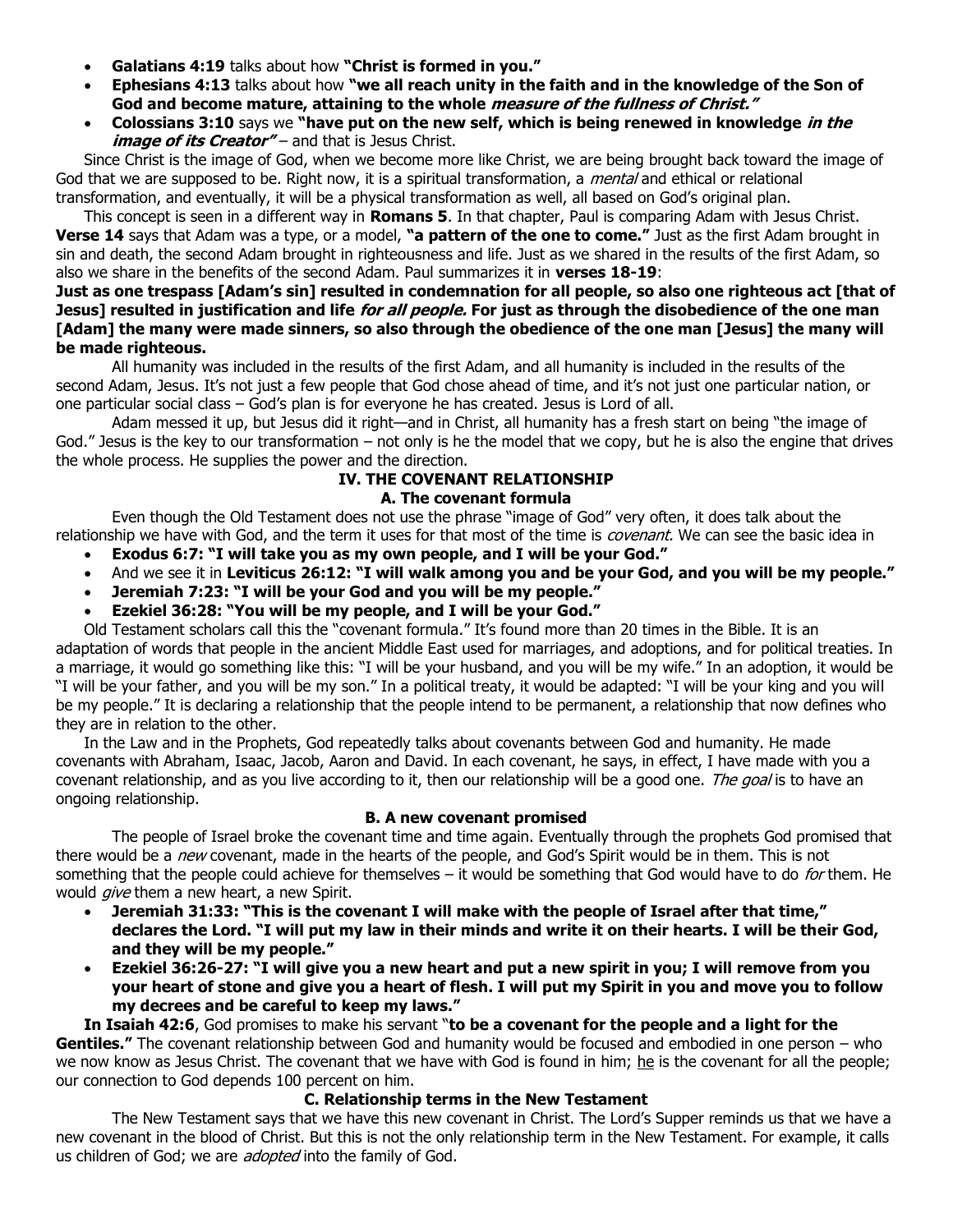**[Romans 8:15](https://biblia.com/bible/niv/Rom%208.15)** says, **"The Spirit you received does not make you slaves, so that you live in fear again; rather, the Spirit you received brought about your adoption to sonship."**

#### **[Ephesians 1:5](https://biblia.com/bible/niv/Eph%201.5)** says**, "He predestined us for adoption to sonship through Jesus Christ."**

This means we become part of God's family, with rights and privileges that are part of being in the royal family. We are in a new social class.

Paul uses a different relationship term in **[2 Corinthians 11:2](https://biblia.com/bible/niv/2%20Cor%2011.2): "I promised you to one husband, to Christ, so that I might present you as a pure virgin to him."** This marriage concept is used in the book of Revelation, too: **"Let us rejoice and be glad and give him glory! For the wedding of the Lamb has come, and his bride has made herself ready" ([Revelation 19:7\)](https://biblia.com/bible/niv/Rev%2019.7).**

**I saw the Holy City, the new Jerusalem, coming down out of heaven from God, prepared as a bride beautifully dressed for her husband. And I heard a loud voice from the throne saying, "Look! God's dwelling place is now among the people, and he will dwell with them. They will be his people, and God himself will be with them and be their God." [\(Revelation 21:2-3\)](https://biblia.com/bible/niv/Rev%2021.2-3)**

Here the covenant formula is used again, this time in the context of a wedding. God will live with us, and we will live with him. We will be his children, adopted as siblings of Jesus Christ, part of the royal family forever. Through Jesus, we are brought into fellowship with the Triune God, sharing in his status as Son.

Another way to describe this is "the kingdom of God." That biblical phrase means being part of the universe in which life is lived in the way that God lives. We become part of the ruling family, with the privileges and responsibilities of that.

It means that eternal life is *not just living for a really long time* – it means that we live *with each other, and with* God, forever and ever. It is social, not solitary, because that is the way that God made us to be. We were made in his image, and he is social, and not solitary. The doctrine of the Trinity helps us understand who we are, what life is all about, and how God is bringing it about for us. The Triune God who began a good work in us is sure to finish the job, creating humanity to be a reflection of what God is: Persons in perfect community and harmony.

### **V. SALVATION IS MORE THAN A VERDICT**

Understanding where we started, and where we will end up, can help us understand a little more about what salvation is. Some people think that salvation is just a matter of going to heaven when you die. But when it comes to salvation, there's a lot more to it than just a change in location.

Some people think that salvation is just a matter of getting a favorable verdict on the day of judgment. There's going to be a day of judgment, they warn, and everybody is guilty and deserves to be thrown into hell. But if you believe in Jesus, that guilty verdict will be changed to "innocent." It is *true* that there will be a day of judgment, and that everyone is guilty of sin, and that Jesus allows us to escape the verdict we deserve, and he allows us to enter a heavenly paradise.

But doesn't salvation have anything to do with life right now? Yes, it does. There's more to salvation than just a change in our future verdict.

#### **A. Restoring us to God's image**

Salvation means that we are rescued from sin, not just quilt, and we are rescued from the results of sin. It means that God's original plan gets back on track – and the original plan is that we were made in the image of God and we were to live in that covenant relationship. It is a *spiritual* likeness that God wants us to have, and that can be summed up in the word love. We are to love God with everything we have, and we are love other people in the way that we love ourselves.

Just changing our location isn't going to restore us to being like God. Just changing the final verdict isn't going to make us the people we were meant to be. The goal in salvation is to change  $us -$  so that we are spiritually like God, so that we are his children in a way that mirrors Jesus' own sonship. That's the original plan, and God hasn't given up on it. He sent Jesus to show us the way and to be the way, for all humanity to be brought back into fellowship with the Triune God. The Father initiated the plan, the Son of God carried out key steps in the plan, and the Holy Spirit also has an ongoing role in the transformation, the change that we all need. We will briefly look at each of those.

### **B. The role of the Father**

Some people describe the gospel as the Father setting the rules, and getting angry at us because we have broken the rules. He says that we deserve to die, but then the Son has compassion on us and volunteers to pay the penalty for us. So the Father pours out his anger on his Son, and then he says, "Justice has been done. Those sinners can come into my kingdom, because the penalty has been paid." We have an angry Father and a compassionate Son who is able to get his Father to change his mind.

Maybe that's the way it works in some human families, but that's not the way it works in the Triune God. It's not true to the Bible, and not true in any system of theology, whether it's Trinitarian or Calvinist or Catholic or Eastern Orthodox.

Trinitarian theology reminds us that Jesus is fully God. He is just like God the Father. He is just as angry as the Father is, and just as loving as the Father is. He didn't change the Father's mind about anything. Rather, he reveals the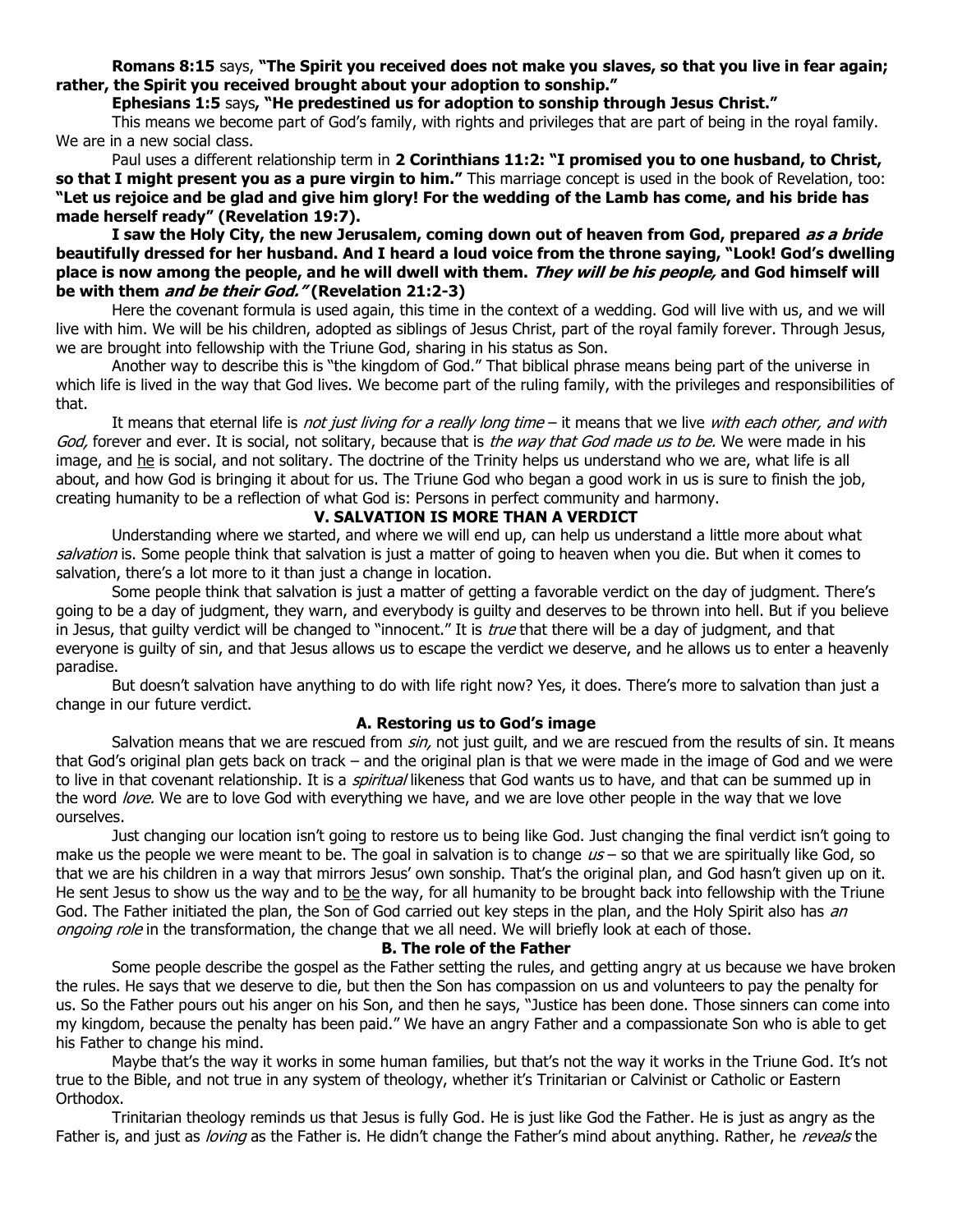Father's mind – the Father wants us to be saved just as much as Jesus does. Let's look at a couple of scriptures that show that.

[John 3:16](https://biblia.com/bible/niv/John%203.16) says it well: **"God so loved the world that he gave his one and only Son, that whoever believes in him shall not perish but have eternal life."** God the Father loves humanity and he wants us to be saved, not to be condemned or punished.

**[Romans 5:8](https://biblia.com/bible/niv/Rom%205.8): "God demonstrates his own love for us in this: While we were still sinners, Christ died**  for us." God did not demonstrate his love for us by sending *somebody else* to die. It is only because Christ is God, that his death could demonstrate the love of God. They have equal love for us, equal compassion for us. The Triune God is in full agreement on our salvation. Father, Son and Spirit created us for a purpose, and they are working together to bring us to completion.

#### **C. The role of the Son**

Even though the Father initiated the plan, we often forget that, and usually think of Jesus as the Savior, the one who carried it out. He has the more visible role. How did Christ save us? Christians usually think that we were saved by Jesus' death on the cross. That is an important part of the picture, but it is only *part* of the picture.

**The first step** in our salvation was the Incarnation, when Jesus was made a flesh-and-blood human being. He took our nature as his own. That is when he became the second Adam, the new leader of all humanity. Just as we were all guilty because of the sin of Adam, so also we are made righteous in the righteousness of Jesus, because Jesus came to give all humanity a new beginning **(Romans 5)**. This is not a matter of genetics – it is a *spiritual* reality, that the Incarnation includes all of us in the salvation that Jesus brings. In himself, Jesus reconnects all humanity to God.

**The next step** in our salvation is that Jesus had to live a righteous life, without any sin – because if he sinned, then he would simply be like one of us, needing to be saved. He would not even be able to save himself, and not anyone else. He lived without sin – he had a perfect relationship with the Father and the Spirit and, as much as could be done from his side, with all humans. Since he is our Creator, he represented us, and we are allowed to share in his righteousness.

**Third**, Jesus had to die for us. The wages of sin is death, the Bible says, and death is the result we would expect, if we try to live independent from the creator and sustainer of the universe. Jesus, as a mortal human being, experienced death, the result of our sins. He took our sins upon himself, so that we might share in his righteousness. Since the Creator of all humanity became a human, he had an essential unity with all of us. As our Creator, he was able to accept responsibility and the consequences for all of our sins, and to die for the sins of all humanity.

**Fourth**, Jesus had to be resurrected. **[Romans 5:10](https://biblia.com/bible/niv/Rom%205.10)** says that we are **"saved by his life."** Jesus is able to save us from death because he has overcome death. He has been there, done that, and now he can do it for us, too.

**Last,** Jesus had to ascend into heaven as one of us, fully human, and be restored to complete fellowship with the Father and Spirit. The Bible says he ascended bodily into heaven, as a glorified human being, and he is now at the Father's right hand, which is a figure of speech meaning the most honored position. His is eternally, even now, our mediator, our intercessor, praying for us, and *transforming* us to become more like he is. By the Spirit he is sharing with us his regenerated and perfected humanity.

Our salvation is not complete with just the forgiveness of sins. We *need* that, but if that's all we got, we'd still have a big problem, because we all have a tendency to sin again, and we want to be *freed* from that tendency. Paul calls it a slavery to sin, and we want to be liberated from that slavery. So, by sending us his Spirit, all that Jesus had done for us on earth and completed for us in heaven is now being worked out in us. Jesus by his Spirit is continuing to work for our transformation.

We can rightly say that we are saved by the death of Jesus, but that is only part of the picture. A more complete statement is that we are saved by the incarnation, life, death, resurrection and ascension of Jesus. If that's too much to say at one time, then just say that we are saved by Jesus. We are saved by who he is, and what he has done.

#### **How did Jesus save us?**

Let's focus on the death of Jesus for a few minutes, because it is an important part of the picture, and perhaps the most distinctive part of Christian theology. How can the death of Jesus do anything for our salvation?

One common explanation is that our sin requires a penalty, and Jesus serves as a substitute to pay the penalty on our behalf. This is called the penal substitutionary theory of the atonement, and it is so common that some people think that it's the only explanation. But there is a danger in this theory, and the Bible gives us other ways to explain it, as well.

#### **1) Danger: a focus on punishment**

First, the danger. A problem can arise if we focus on the "penalty" part of the theory, by suggesting that God had to *punish* Jesus for all the sins that we committed. This suggests that one Person in the Godhead is inflicting pain on another Person in the Godhead; this suggests separation rather than unity in the Triune God. This does not seem like a very righteous thing for God to do; we do not allow substitutions in our penal codes and systems of justice.

This theory acts as if the primary problem with sin is the punishment, as if the primary problem with crime is that our prisons are full. But this is focusing on the results, not the real problem. It focuses on the verdict, and it still leaves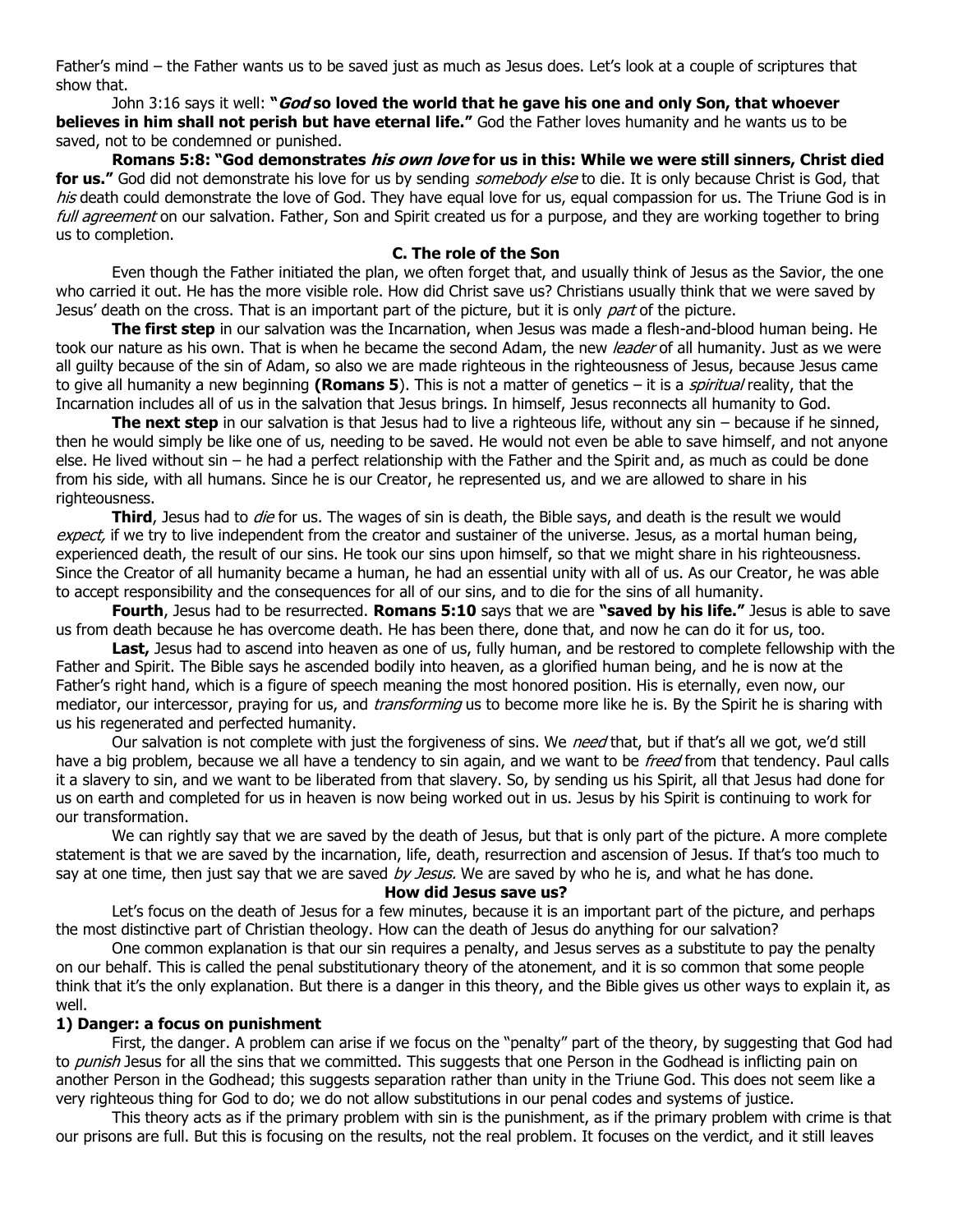people with a problem: we all have a tendency to sin, and the death of Jesus does not address that problem. The problem is not just in the things that we do, but in the kind of people that we are.

What has happened here is that people have let a legal metaphor, a figure of speech, become the controlling description of what God is doing. All our words are based on human experiences, and the meaning of our words depends on how they are used in human affairs. But our experiences are not the measure of what such words mean in the divine realm. When God uses courtroom terminology to describe sin and salvation, we should not let our concepts of legal procedure to be the final description of what God is doing. When we say that the penalty of sin is death, we should not think that "penalty" is an exact description of what is going on, as if God is obligated to inflict punishment for every transgression of his law.

"Consequence" would probably be a more appropriate term. The result of sin is death, even without God having to step in to inflict it. When Jesus died for us, he experienced the consequence of our sin, the result of the way of life human beings chose, but God did not have to perform additional pain and suffering so that Jesus could pay the penalty we deserved. No, he suffered and died without any need for extra punishments coming from God.

God does pronounce a judgment on sin. He says, "If you sin, you're going to die." He does not say, "If you sin, I'm going to kill you." Death is a *natural* result of us turning our backs on the One who gave us life. God doesn't have to do anything extra to us in order for us to suffer from the results of sin and to die from the results of sin. We experience the judgment, the result he warned us about, without him having to do anything extra to punish us. Similarly, he didn't have to do anything extra to Jesus for Jesus to die for our sins. When God *did* intervene, he gave Jesus life instead of death.

That's what he does for us, too. God is angry about sin, but as **Ezekiel** says, he takes no pleasure in the death of the wicked (**18:23, 32**). Death does not serve his purpose. His goal is salvation, not punishment. The reason that he sent Jesus to us is so that we could *escape* the consequences of sin. He wants to *rescue* us, not punish us. We should not force God into our legal metaphor.

Trinitarian theologians accept the idea that Jesus' death was substitutionary, that Jesus died as a substitute for us. But we generally avoid the word "penal," because that word suggests that God the Father punished his one and only Son, and did something to increase his pain. It puts legal requirements and demands as putting requirements on what God has to do, as if law and punishment is the most important description of what good relationships ought to be. When we bring the doctrine of the Trinity into the picture, it helps us see that *punishment* is not the best way to think about it.

# **2) Biblical descriptions of salvation**

If the Bible does not describe the death of Jesus as a punishment required by some law that God had to obey, how does it describe it? In several ways. Articles could be written about each one, but here we will give only a summary: Jesus said that he would die as a ransom: **"The Son of Man did not come to be served, but to serve, and to give** 

**his life as a ransom for many" ([Mark 10:45\)](https://biblia.com/bible/niv/Mark%2010.45).** The word "ransom" suggests a payment that we might give to a kidnapper. Some people in the early church made elaborate theories of how Jesus paid a price to Satan, as if Satan had some legitimate claims over us. But they were making the mistake of letting a figure of speech turn into an exact description of what was going on.

We see a similar figure of speech in the word **"redemption."** That word describes people getting friends and relatives out of slavery. They bought them back; that is the original meaning of "redeem." Jesus bought us with a price, Paul says, but we should not think that anyone actually *received* that payment. It is a figure of speech. The Old Testament says that God redeemed the Israelites out of slavery in Egypt, but he did not pay anyone in order to do it. We should not let the figure of speech dictate to us what happened in spiritual reality.

The Bible describes Jesus as a sacrificial lamb. John the Baptist called him the **"the Lamb of God, who takes away the sin of the world!" ([John 1:29\)](https://biblia.com/bible/niv/John%201.29).** The apostle Paul says that **"Christ our Passover has been sacrificed" [\(1 Corinthians 5:7\)](https://biblia.com/bible/niv/1%20Cor%205.7).** But again, the picture is not exact. Passover lambs were not designed as payments for sin, but they were associated with escaping slavery and death.

Jesus is called **"an offering and a sacrifice to God" ([Ephesians 5:2\)](https://biblia.com/bible/niv/Eph%205.2)**. In the Old Testament, there were a wide variety of sacrifices – some of animals, some of flour and oil, some for sin, some for purity rituals, some for thanksgiving, and so forth, and Jesus fulfilled the symbolism of all of them.

Jesus is our place of atonement. **[Romans 3:2](https://biblia.com/bible/niv/Rom%203.25)**5 says, **"God presented Christ as a sacrifice of atonement."** Some translations say *propitiation*, and some say *expiation*, and scholars have argued about that for a long time. The Greek word meant one thing in a pagan context, and another thing in a Jewish context, but the Greek word is also the word used for the mercy seat on top of the ark of the covenant, the place where the high priest sprinkled blood on the day of atonement. So the NIV quoted above calls it the "sacrifice of atonement." But the sacrifice was never done at the mercy seat; a better translation might be "the place of atonement," without trying to be more precise than the word actually is. Jesus is the place, or the way that our sins are atoned, so there is nothing between us and God, so that we are restored to fellowship with God.

**Reconciliation** is a similar term; it refers to people who were once enemies or alienated, but are now on good terms with each other. **[Romans 5:10](https://biblia.com/bible/niv/Rom%205.10)** says**, "While we were enemies we were reconciled to God by the death of**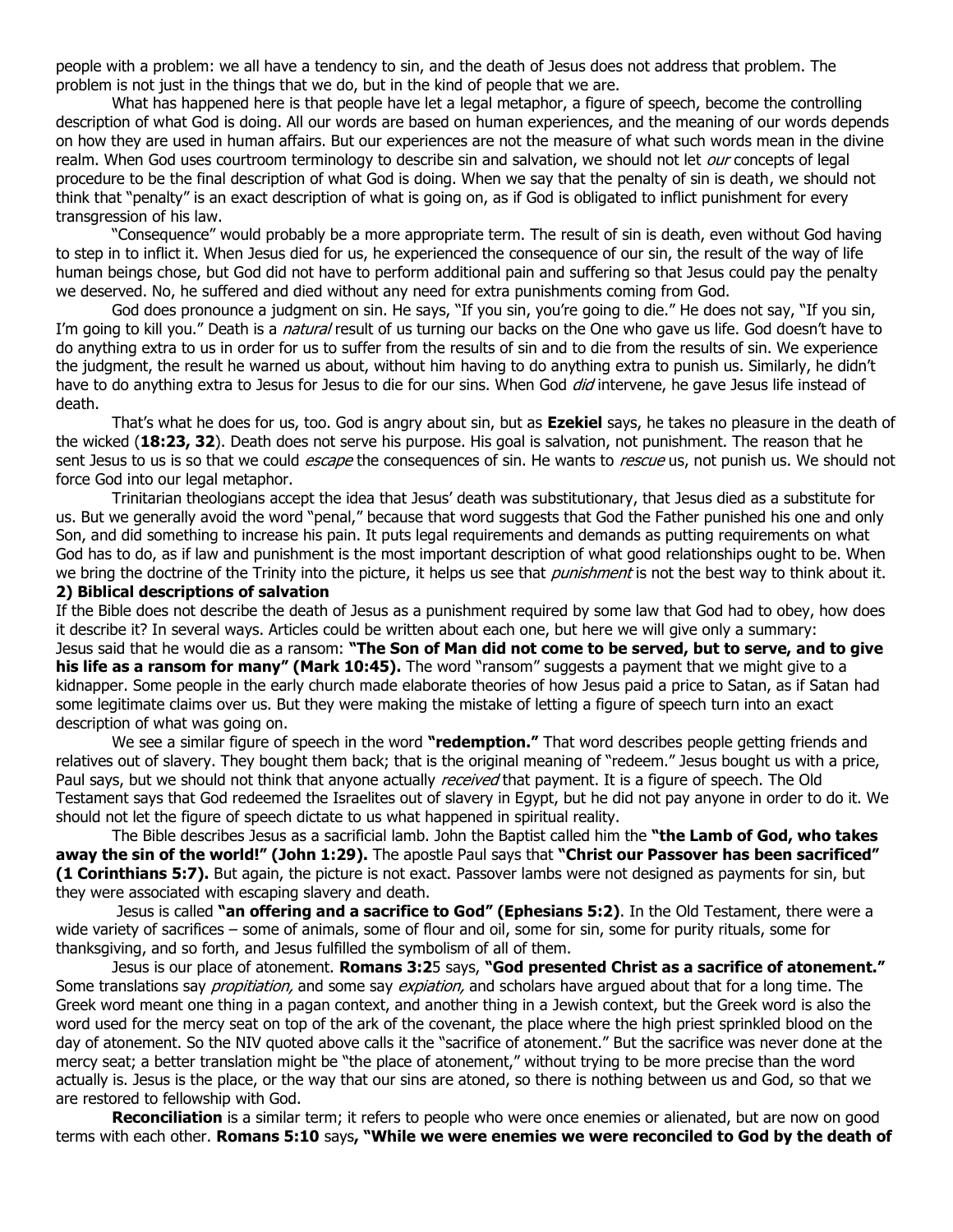### **his Son." [Colossians 1:20](https://biblia.com/bible/niv/Col%201.20)** says that "**God was pleased…to reconcile to himself all things, whether things on earth or things in heaven, by making peace through [the Son's] blood, shed on the cross."**

**Justification** is another important term. Some say it is the most important term of all, the one that makes sense out of all the others. **[Romans 5:9](https://biblia.com/bible/niv/Rom%205.9)** says that we are **"justified by his blood,"** or by his death on the cross. Justification means to make something right. The word could be used for making a relationship right, or it could be used for making something legally right. In a trial, a person could either be found guilty – condemned – or found righteous (cf. **[2](https://biblia.com/bible/niv/2%20Cor%203.9)  [Corinthians 3:9](https://biblia.com/bible/niv/2%20Cor%203.9)**). When the judge declared a person to be in the right, this was justification. This can be a helpful way of looking at salvation, but it misses out on the fact that God wants more from us than to be declared legally innocent – he also wants us to be in fellowship with him forever. Yes, we are guilty of a crime, but the solution is not just to let us out of jail, but it is to transform who we are, so that we are more like Christ.

In **Colossians**, Paul gives us another interesting way to look at the death of Jesus: **"Having disarmed the powers and authorities, he made a public spectacle of them, triumphing over them by the cross" (2:15).** By his death on the cross, Jesus won a victory! He defeated spiritual powers that were fighting against us. Paul does not explain the logic in how that works, but he says that it does.

The Bible uses a few additional figures of speech, but the point is clear, that there are several ways to look at it, and we should use all of these ways.

Trinitarian theology says that the meaning of human life is to be found in relationships, and relationships cannot be put into precise formulas. But we can state some basic facts about it. First, Jesus became a real human, and he was mortal. Even if the Jews and the Romans didn't kill him, he had a mortal body that would eventually get old and he would die. He was part of the Godhead, but he became part of humanity, and he accepted all of the negative consequences of that. Why did he do it? Out of love. God loved us so much that he sent his only Son to die for us, and the Son loved us so much that he did it.

So Jesus has connected the world of heaven and earth, divine and human. In his death, Jesus demonstrated that he was a real human, completely in union with humanity. He completed his identification with us, sharing in everything that it means to be human. By doing that, he reversed the curse that was against us (**[Genesis 3:19;](https://biblia.com/bible/niv/Gen%203.19) [Galatians 3:13](https://biblia.com/bible/niv/Gal%203.13)**). He was able, on behalf of all humanity, to suffer the consequences of sin, and yet since he was personally without any sin, death did not have a legitimate claim on him. He had to be resurrected, and as the new Adam, the new head of humanity, he sets the pattern for what will happen to all of us, and that's resurrection – not just a life that lasts forever, but a life that is in fellowship with the Triune God.

#### **D. Role of the Spirit in our salvation**

The Father sent the Son to save us, and the Son did his work. Does that mean that there's nothing left to do until the Last Judgment? Certainly not! Trinitarian theology reminds us that we should expect the Spirit to have an important role in our salvation.

Shortly before Jesus died, he told his disciples: **It is for your good that I am going away. Unless I go away, the Advocate will not come to you; but if I go, I will send him to you…. When he, the Spirit of truth, comes, he will guide you into all the truth…. He will tell you what is yet to come. ([John 16:7,](https://biblia.com/bible/niv/John%2016.7) [13-14\)](https://biblia.com/bible/niv/John%2016.13-14)**

So, even though Jesus completed *his* earthly job, part of the work must be completed after Jesus goes away – and that work is done by the Holy Spirit, the Advocate, the Comforter, who is sent by Jesus. What does the Holy Spirit do in our salvation? We don't need to present a complete theology of the Spirit here, but let's mention a few points: The Spirit gives us new birth. In **John 3**, Jesus told Nicodemus, **"No one can enter the kingdom of God unless they are born of water and the Spirit…. You must be born again" (verses 5, 7)**. We need a new start in life, and in one sense, Jesus gave all humanity that when he became "the second Adam." But for individuals, this is done by the Holy Spirit.

The Spirit helps us realize that we are born again, that we are children of God. [Romans 8:15](https://biblia.com/bible/niv/Rom%208.15) says, **"The Spirit you received brought about your adoption to sonship. And by him we cry, 'Abba, Father.'"**

The Spirit also enables us to understand the gospel. In **[1 Corinthians 2:14](https://biblia.com/bible/niv/1%20Cor%202.14)**, Paul writes, **"The person without the Spirit does not accept the things that come from the Spirit of God but considers them foolishness, and cannot understand them because they are discerned only through the Spirit."** Unbelievers might understand what the words of Scripture mean, but people don't accept those words as true without the Spirit leading them. The Spirit helps us see truth about God and truth about ourselves, and helps us continue growing in the truth. As **John 16** says, the Spirit teaches us and quides into the truth. No one has all the truth  $yet$ , so this is still a work in progress. **The Holy Spirit sanctifies us, or sets us apart for God's use**. **[2 Thessalonians 2:13](https://biblia.com/bible/niv/2%20Thess%202.13)** supports this: "**God chose** 

**you as firstfruits to be saved through the sanctifying work of the Spirit and through belief in the truth."** The Spirit gives us power over sin**. "If you live according to the flesh, you will die; but if by the Spirit**

**you put to death the misdeeds of the body, you will live" ([Romans 8:13\)](https://biblia.com/bible/niv/Rom%208.13).** As the Spirit leads us, helps us understand, and gives us strength, we are to stop doing bad things and start doing more godly things. This does not mean that we stop all sin (even though we wish we could), but that our basic orientation in life is now toward the good. Christian life and good behavior are part of the process of sanctification. The Spirit sets us apart for God's use, and God wants to use us for good.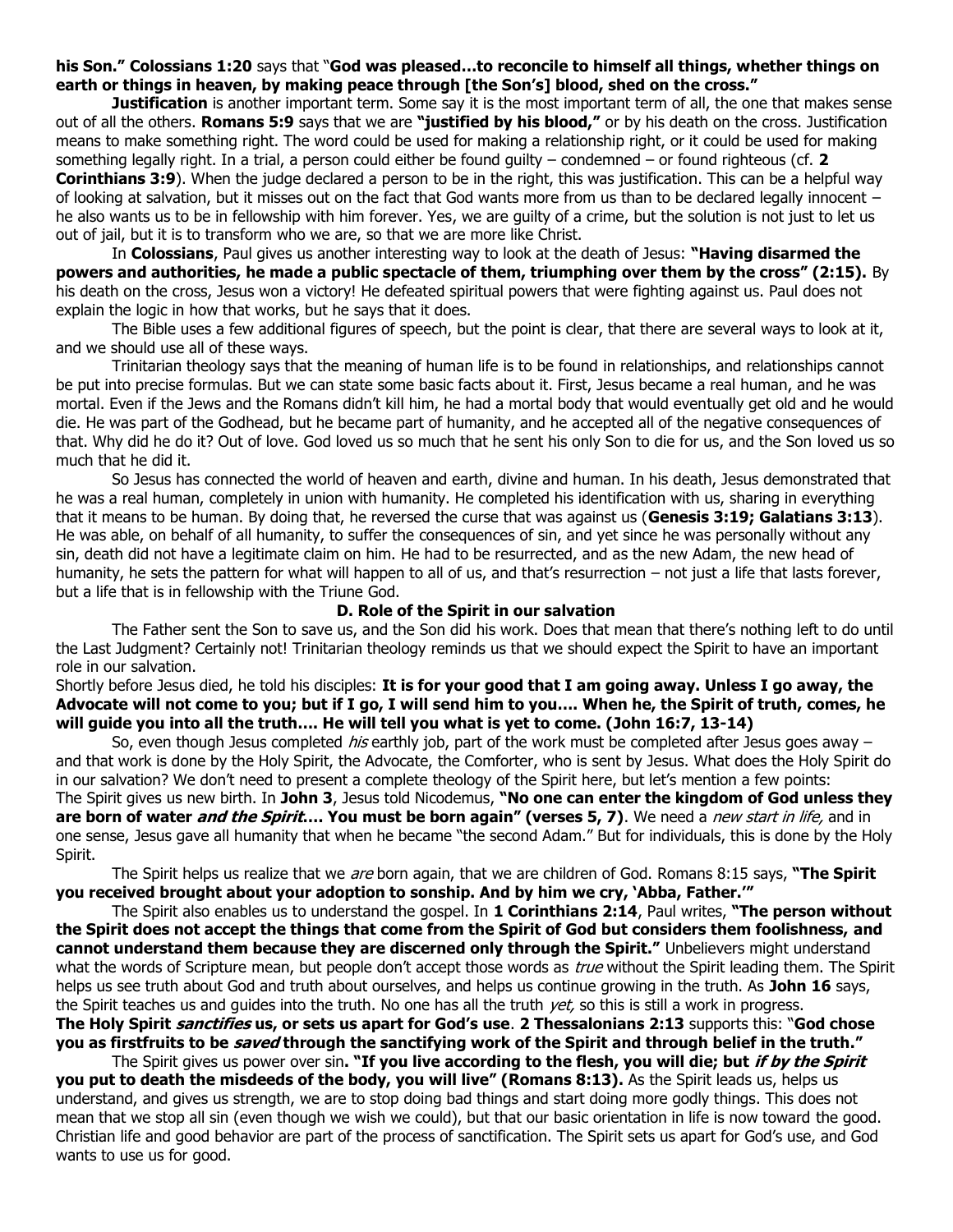The Spirit produces results in our lives: love, joy, peace, and other good qualities. These are the results God wants to see in us. This is a transformation in our attitudes as well as our actions – we are being changed from the inside out.

More could be said on each of these points – and more points could be added. Our main purpose here is just to make the larger point that the Spirit has a vital role in our salvation – we cannot be saved without the work of the Spirit in our lives. Salvation is a Trinitarian work, involving the Father, Son, and Spirit working in harmony to bring us to the kind of persons we are supposed to be.

# **VI. HOW DO WE RESPOND?**

We have seen some of the ways that God is working in our lives: He is restoring in us the divine image, so that we are living representatives of who he is and what he is like. It is a spiritual image, started when God said, **"Let us make mankind in our image, in our likeness."** We were made to be like God, and since Jesus is the perfect image of God, we are being conformed into *his* image, changed so that we are more like he is. The Spirit is doing that work in us, producing in us the fruit of the Spirit: love, joy, peace, and other attitudes and actions that help us have better relationships. This is part of the ongoing work of salvation that God is doing within us.

But a time is coming when we will be transformed into God's image in additional ways, too. **[Romans 6:5](https://biblia.com/bible/niv/Rom%206.5)** says, **"If we have been united with him in a death like his, we will certainly also be united with him in a resurrection like his."** Our physical nature will be changed, and we will share in the glory of Jesus Christ. In **1 Corinthians 15**, Paul describes the resurrection, and he says in verse 49, **"just as we have borne the likeness of the earthly man [Adam], so shall we bear the likeness of the man from heaven [Jesus]."** We will have the image of Christ in a more glorious way.

**[1 John 3:1-2](https://biblia.com/bible/niv/1%20John%203.1-2)** gives us a similar picture: **How great is the love the Father has lavished on us, that we should be called children of God! And that is what we are! The reason the world does not know us is that it did not know him. Dear friends, now we are children of God, and what we will be has not yet been made known. But we know that when he appears, we shall be like him, for we shall see him as he is.** We will be like he is; we will be even more fully made in his image.

All humanity has been created in the image of God, made for this purpose. We are already his children, already "in his image" in one sense, but there is more to come. As we are transformed into his image in this life in the way we live and think, we will be transformed *more completely* into his image when we are resurrected into glory and given immortality and incorruptibility. This is the wonderful future God has prepared for us.

What conclusion does John draw from this wonderful promise? He says it in the very next verse: **"Everyone who has this hope in him purifies himself, just as he is pure" (verse 3).** When we want to be like God is, then we want to be *like him in our thoughts and actions*. The glory that God has designed for us is that we should be like he is. There's a lot more to eternal life than just living forever. A never-ending life of suffering would *not* be good, and that is not what God wants us to have. Rather, he wants us to have a never-ending life of love and joy, of good relationships – relationships with millions and billions of other people who help one another and love one another. The good news of the gospel, the good news of the Bible, the good news of salvation, is that not only do we live forever, but that we will live with God. That's the best part: God wants us to live with him. We can see this in the last book of the Bible, **[Revelation](https://biblia.com/bible/niv/Rev%2021.1-4)  [21:1-4:](https://biblia.com/bible/niv/Rev%2021.1-4) Then I saw "a new heaven and a new earth," for the first heaven and the first earth had passed away…. I heard a loud voice from the throne saying, "Look! God's dwelling place is now among the people, and he will dwell with them. They will be his people, and God himself will be with them and be their God. He will wipe every tear from their eyes. There will be no more death or mourning or crying or pain, for the old order of things has passed away."**

God will live with us, and we will live with him. We will be his children, adopted as brothers and sisters of Jesus Christ, part of the royal family forever. We are *already* his children. We already have a relationship with the Father, Son and Spirit.

How can our vision of *future* life affect the way we live now? Here's another thought that many Christians struggle with: If salvation is by grace, why does the New Testament have so many commands about what we are supposed to do? Is it grace for how we get in, but works *after* we get in? No.

It is because God is not just giving us existence that lasts forever  $-$  he is giving us life of a certain quality, life that is based on love rather than selfishness and competition. That's the kind of life we will enjoy in eternity, and that's the kind of life that is good, not just in the future but also right now. When the New Testament gives us commands, it is describing for us the kind of life that God is giving us, the life of the age to come. Grace says: I am giving you a neverending life of joy. The commands say: This is what it looks like. This is the way that will help you have joy and express love.

In a parable, we might say that God is at the gateway to his kingdom, and he invites us in. You are welcome to come in, he says, where there is no more pain or sorrow, or lying or cheating or selfishness. Some people may say, "I would like to have 'no more pain,' but can't I keep my selfishness?" God replies, "No, they are two sides of the same coin. Selfishness causes pain. If you go through this gate, I will scrub all the selfishness out of you, so that you don't cause